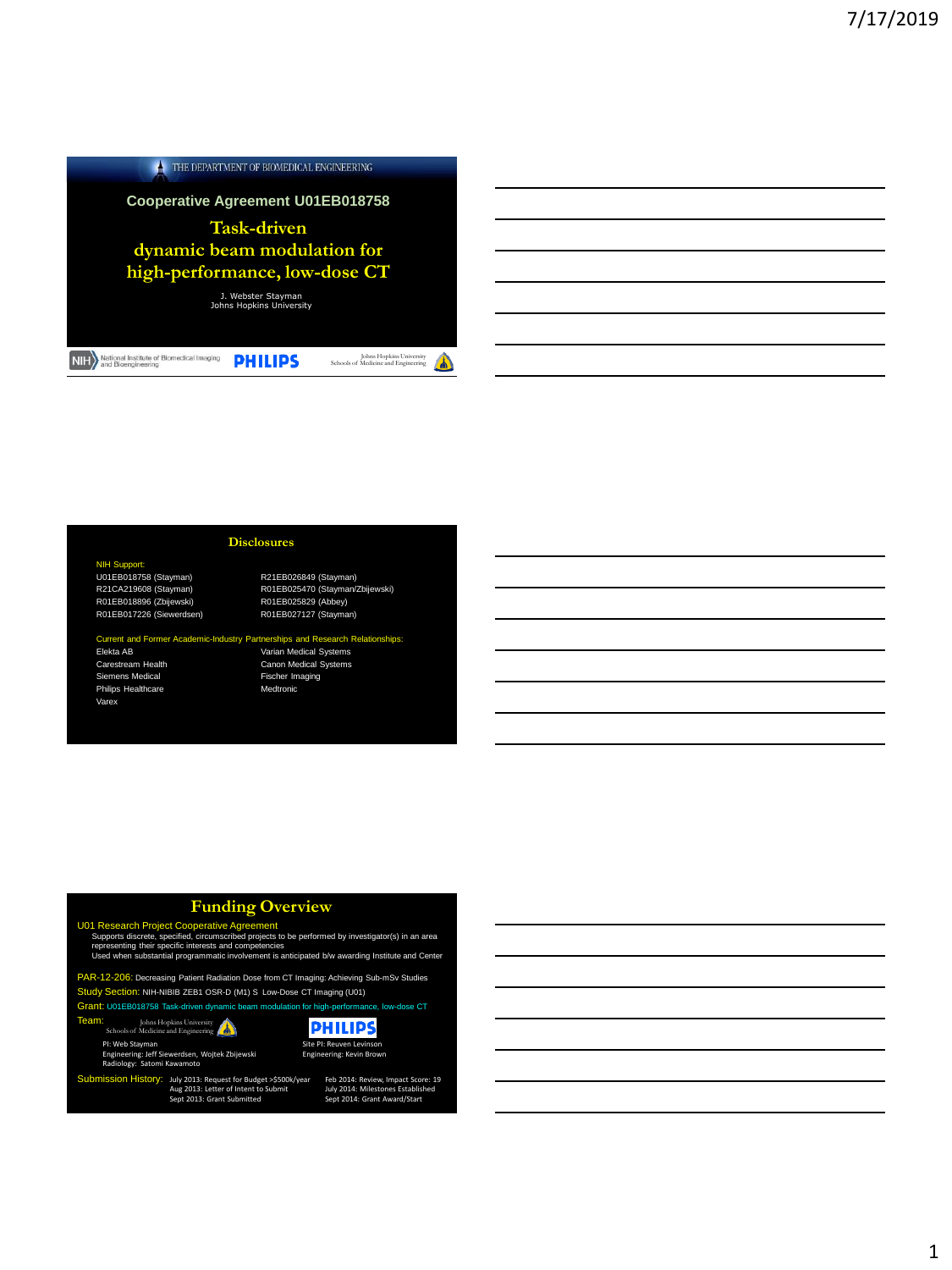# **Clinical Motivation/Significance**

NIH Initiative for dose reduction in CT February 2011 NIBIB/NIH to identify possible steps that could be taken to reduce the average patient exposure from each CT exam to less than 1 mSv. Suggested improvements in data acquisition, image reconstruction, and optimization processes as important research areas.

Engagement of users, investigators, and manufacturer communities would be important<br>to achieving the implementation of reducing patient radiation exposure.<br>General agreement that achieving the lowest possible patient radia

### **Relevant Prior Experience/Preliminary Data**



### **Specific Aims**

Aim 1: Develop dynamic beam modulation hardware for integration into diagnostic CT scanners.

<u>Aim 2:</u> Create a reconstruction framework for dynamically modulated<br>CT acquisition.

<u>Aim 3:</u> Develop a performance prediction framework for dynamically<br>modulated CT.

Aim 4: Develop strategies for driving patient- and task-based beam modulations.

Aim 5: Assess patient- and task-specific beam-modulated CT.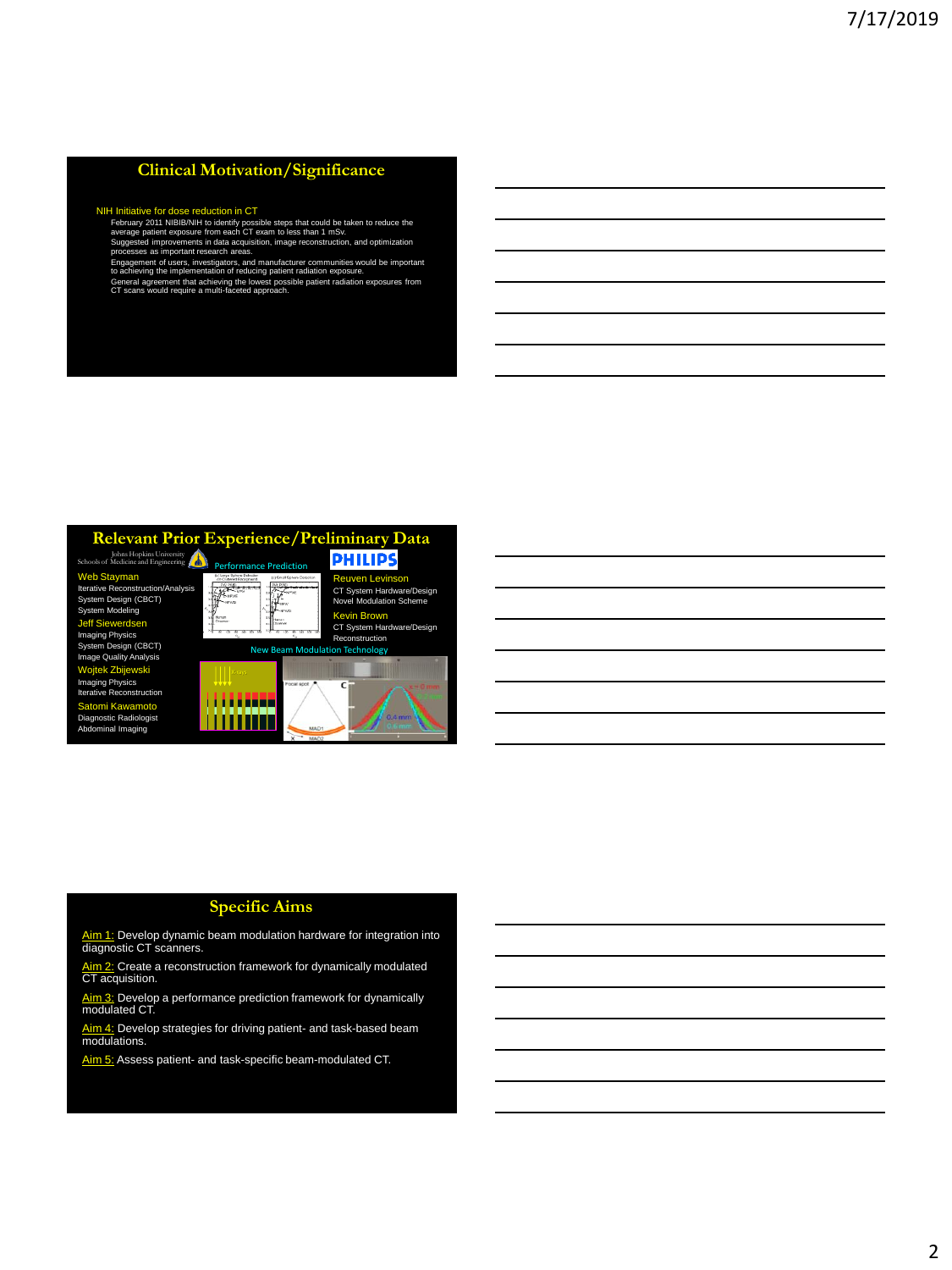

| <u> 1989 - Johann Stoff, deutscher Stoff, der Stoff, der Stoff, der Stoff, der Stoff, der Stoff, der Stoff, der S</u> |  |  |
|-----------------------------------------------------------------------------------------------------------------------|--|--|
|                                                                                                                       |  |  |
|                                                                                                                       |  |  |
| <u> 1989 - Johann Barn, amerikan bernama di sebagai bernama di sebagai bernama di sebagai bernama di sebagai ber</u>  |  |  |
| <u> 1989 - Johann Barbara, martxa alemaniar argametra (h. 1989).</u>                                                  |  |  |
|                                                                                                                       |  |  |
|                                                                                                                       |  |  |

Ĭ.

Ĭ.







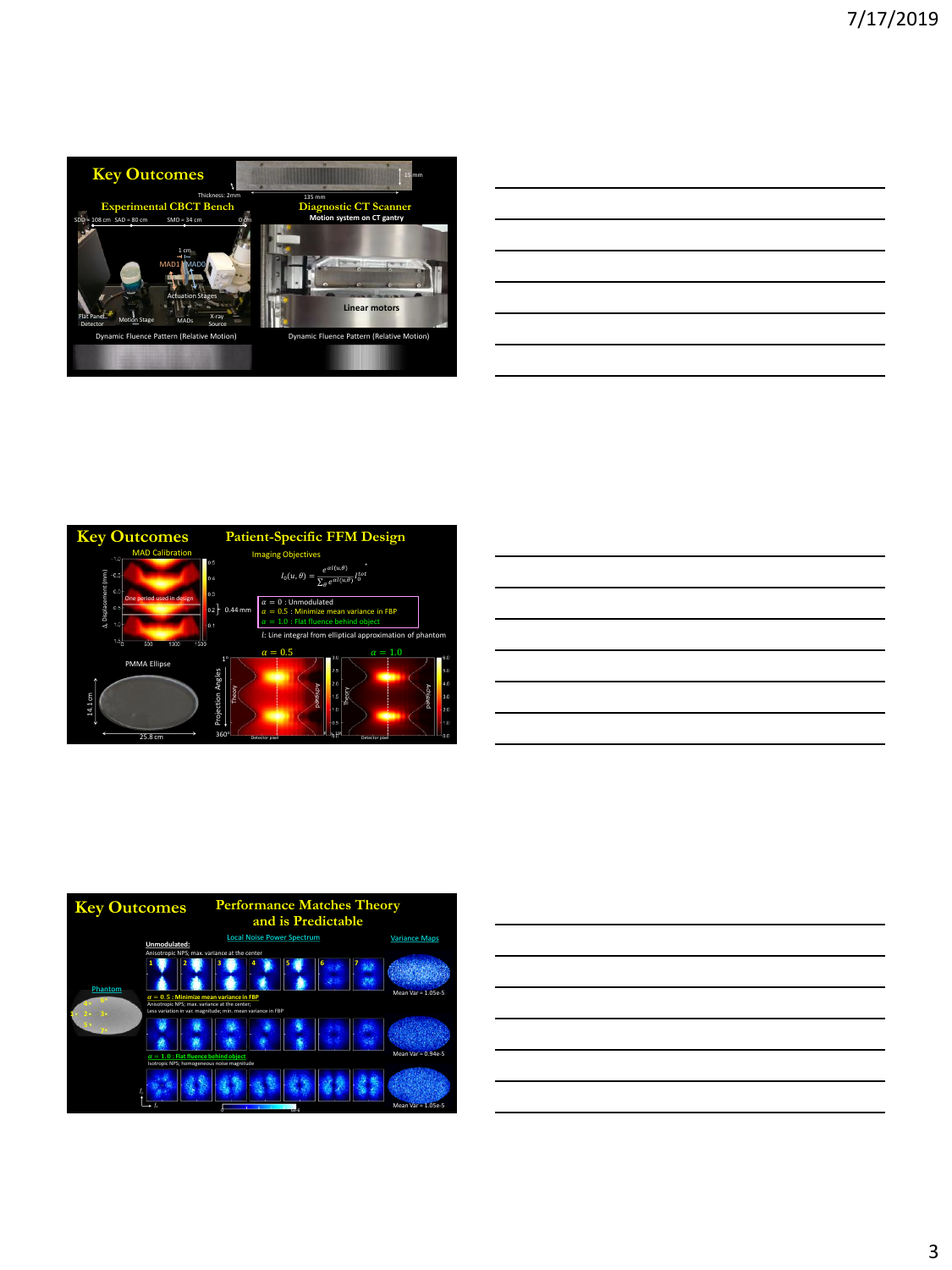